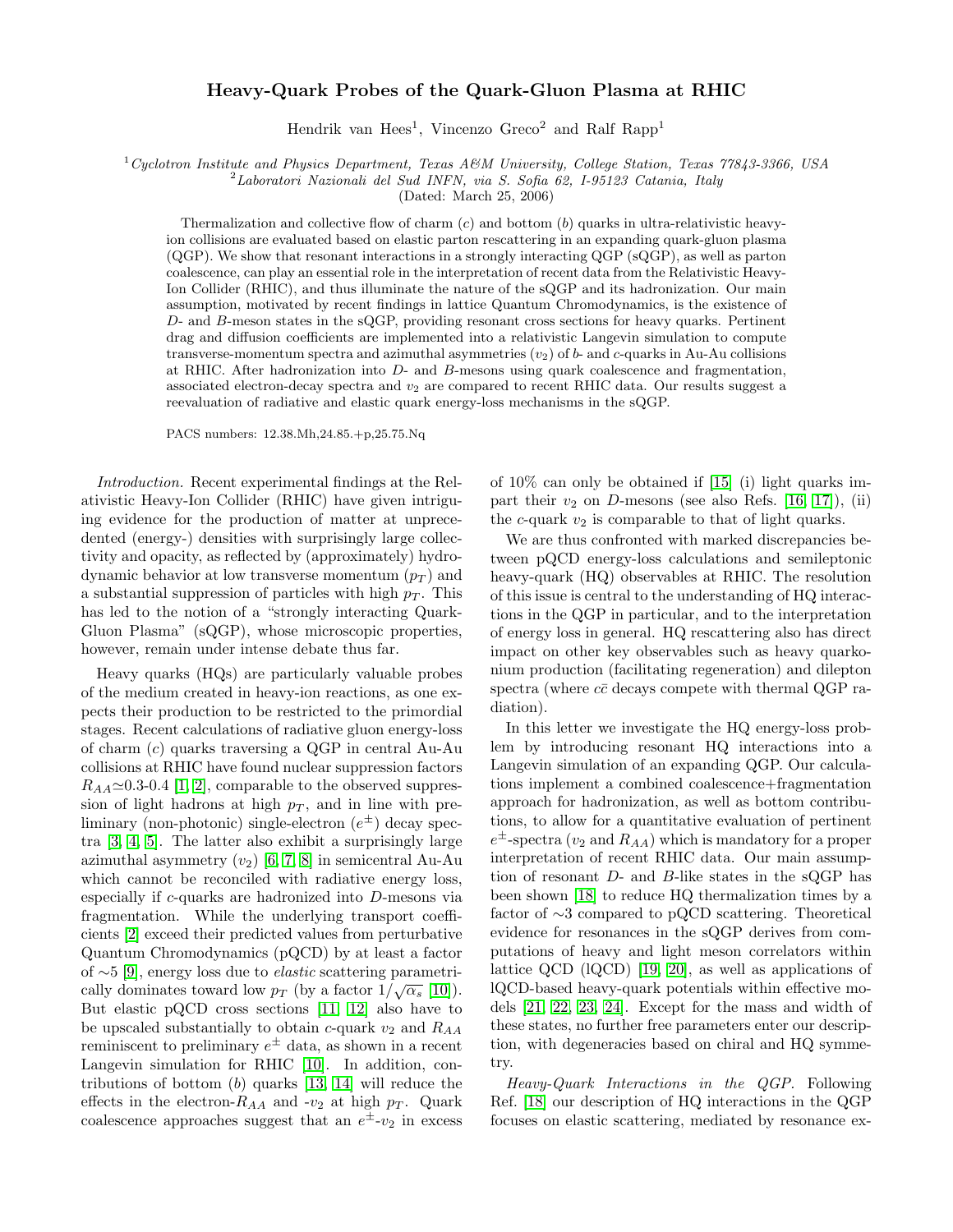citations on light antiquarks  $(\bar{q})$  as well as (nonresonant) leading order pQCD processes dominated by t-channel gluon exchange. The latter correspond to Born dia-grams [\[25\]](#page-3-24) regularized by a gluon-screening mass  $m<sub>g</sub>=qT$ with a strong coupling constant,  $\alpha_s = g^2/(4\pi) = 0.4$ . The key assumption [\[18\]](#page-3-17) is that a QGP at moderate temperatures  $T \leq 2T_c$  sustains strong correlations in the lowestlying color-neutral D- and B-meson channels. Support for the relevance of such interactions stems from quenched lQCD computations of euclidean mesonic correlation functions, which, after transformation into the timelike regime, exhibit resonance structures for both (heavy)  $Q-\overline{Q}$  and (light)  $q-\overline{q}$  states [\[19,](#page-3-18) [20\]](#page-3-19). In addition, applications of lQCD-based  $Q\text{-}\bar{Q}$  potentials have revealed both bound [\[21,](#page-3-20) [22\]](#page-3-21) and resonance states [\[23\]](#page-3-22) with dissolution temperatures of  $\sim 2T_c$ , quite compatible with the disappearance of the peak structures in the lQCD spectral functions. Here, we do not attempt a microscopic description of these correlations but cast them into an effective lagrangian with  $\bar{q}$ - $Q$ - $\Phi$  vertices ( $\Phi$ = $D, B$ ), at the price of 2 free parameters: the masses of the mesonfields, fixed at  $m_{D(B)}=2(5)$  GeV, *i.e.*, 0.5 GeV *above* the  $Q$ - $\bar{q}$  threshold (with quark masses  $m_{c(b)}=1.5(4.5)$  GeV,  $m_{u,d}=0$ , and their width, Γ, obtained from the one-loop Φ self-energy (which, in turn, dresses the Φ-propagator) with the pertinent coupling constant varied to cover a range suggested by effective quark models [\[26,](#page-3-25) [27\]](#page-3-26),  $\Gamma$ =0.4-0.75 GeV. The multiplicity of  $\Phi$  states follows from chiral and HQ symmetries alone, implying degenerate  $J^P=0^{\pm}$  and  $1^{\pm}$  states. We emphasize again that, besides the mass and width of the  $\Phi$  states, no other free parameters (or scale factors) are introduced.

The matrix elements for resonant and pQCD scattering are employed to calculate drag and diffusion coefficients of HQs in a Fokker-Planck approach [\[11\]](#page-3-10). Resonances reduce the thermalization times for both  $c$ - and  $b$ -quarks by a factor of ∼3 compared to pQCD scattering alone [\[18\]](#page-3-17).

Langevin Simulation. To evaluate thermalization and collective flow of HQs in Au-Au collisions we perform relativistic Langevin simulations [\[10\]](#page-3-9) embedded into an expanding QGP fireball. In the local rest frame of the bulk matter, the change in position  $(\vec{x})$  and momentum  $(\vec{p})$  of c- and b-quarks during a time step  $\delta t$  is defined by

<span id="page-1-0"></span>
$$
\delta \vec{x} = \frac{\vec{p}}{E} \delta t , \quad \delta \vec{p} = -A(t, \vec{p} + \delta \vec{p}) \, \vec{p} \, \delta t + \delta \vec{W}(t, \vec{p} + \delta \vec{p}) \tag{1}
$$

 $(E: HQ energy)$ , where  $\delta \vec{W}$  represents a random force which is distributed according to Gaussian noise [\[34\]](#page-3-27),

$$
P(\delta \vec{W}) \propto \exp\left[-\frac{\hat{B}_{jk}\delta W^j \delta W^k}{4\delta t}\right] \ . \tag{2}
$$

The drag coefficient (inverse relaxation time), A, and the inverse of the diffusion-coefficient matrix,

$$
B_{jk} = B_0 (\delta^{jk} - \hat{p}^j \hat{p}^k) + B_1 \hat{p}^j \hat{p}^k , \qquad (3)
$$

are given by the microscopic model of Ref. [\[18\]](#page-3-17), including  $p$ - and  $T$ -dependencies (the latter converts into a time dependence using the fireball model described below). The longitudinal diffusion coefficient is set in accordance with Einstein's dissipation-fluctuation relation to [\[10\]](#page-3-9)  $B_1 = TEA$ , to ensure the proper thermal equilibrium limit. The latter also requires care in the realization of the stochastic process in Eq.  $(1)$ ; we here use the so-called Hänggi-Klimontovich realization [\[34\]](#page-3-27) which approaches a relativistic Maxwell distribution if the Einstein relation is satisfied (in the Ito realization, e.g., an extra term has to be introduced in  $A$  [\[35\]](#page-3-28)). Finally, the HQ momenta are Lorentz-boosted to the laboratory frame with the velocity of the bulk matter at the actual position of the quark, as determined by the fireball flow profile (see below).

The time evolution of Au-Au collisions is modeled by an isentropically expanding, isotropic QGP fireball with a total entropy fixed to reproduce measured particle multiplicities at hadro-chemical freezeout which we assume to coincide with the phase transition at  $T_c$ =180 MeV [\[28\]](#page-3-29). The temperature at each instant of time is extracted from an ideal QGP equation of state with an effective flavor degeneracy of  $N_f=2.5$ . Radial and elliptic flow of the bulk matter are parameterized to closely resemble the time-dependence found in hydrodynamical calculations [\[29\]](#page-3-30), assuming a flow profile rising linearly with the radius. We focus on semicentral collisions at impact parameter  $b=7$  fm, with an initial spatial eccentricity of 0.6 and a formation time of  $\tau_0=0.33$  fm/c, translating into an initial temperature of  $T_0=340$  MeV. The evolution is terminated at the end of the QGP-hadron gas mixed phase (constructed via standard entropy balance [\[28\]](#page-3-29)) after about 5 fm/c, at which point the surface flow velocity and momentum anisotropy have reached  $v_{\perp}$ =0.5c and  $v_2=5.5\%$  (variations in  $\tau_0$  by a factor of two affect the cquark  $v_2$  and  $R_{AA}$  by 10-20% (less for the  $e^{\pm}$  spectra), while a reduction in the critical temperature to 170 MeV increases (decreases)  $v_2^c$  ( $R_{AA}$ ) somewhat less. D-meson rescattering in the hadronic phase [\[30\]](#page-3-31) is neglected).

To specify initial HQ  $p_T$ -distributions,  $P_{\text{ini}}(p_T)$ , and especially the relative magnitude of  $c$ - and  $b$ -quark spectra (essential for the evaluation of  $e^{\pm}$  spectra), we proceed as follows: we first use modified PYTHIA c-quark spectra with  $\delta$ -function fragmentation to fit D and  $D^*$ spectra in d-Au collisions [\[31\]](#page-3-32). These spectra are decayed to single- $e^{\pm}$  which saturate pertinent data from p-p and d-Au up to  $p_T^e \simeq 3.5$  GeV [\[32,](#page-3-33) [33\]](#page-3-34). The missing yield at higher  $p_T$  is attributed to contributions from B-mesons, resulting in a cross section ratio of  $\sigma_{b\bar{b}}/\sigma_{c\bar{c}}\simeq5\cdot10^{-3}$  (which is slightly smaller than for pQCD predictions [\[13\]](#page-3-12) and implies a crossing of c- and b-decay electrons at  $p_T \simeq 5$  GeV, as compared to 4 GeV in pQCD).

Fig. [1](#page-2-0) summarizes the output of the Langevin simulations for the HQ nuclear modification factor,  $R_{AA} = P_{fin}(p_T) / P_{ini}(p_T)$  ( $P_{fin}$ : final  $p_T$ -distributions),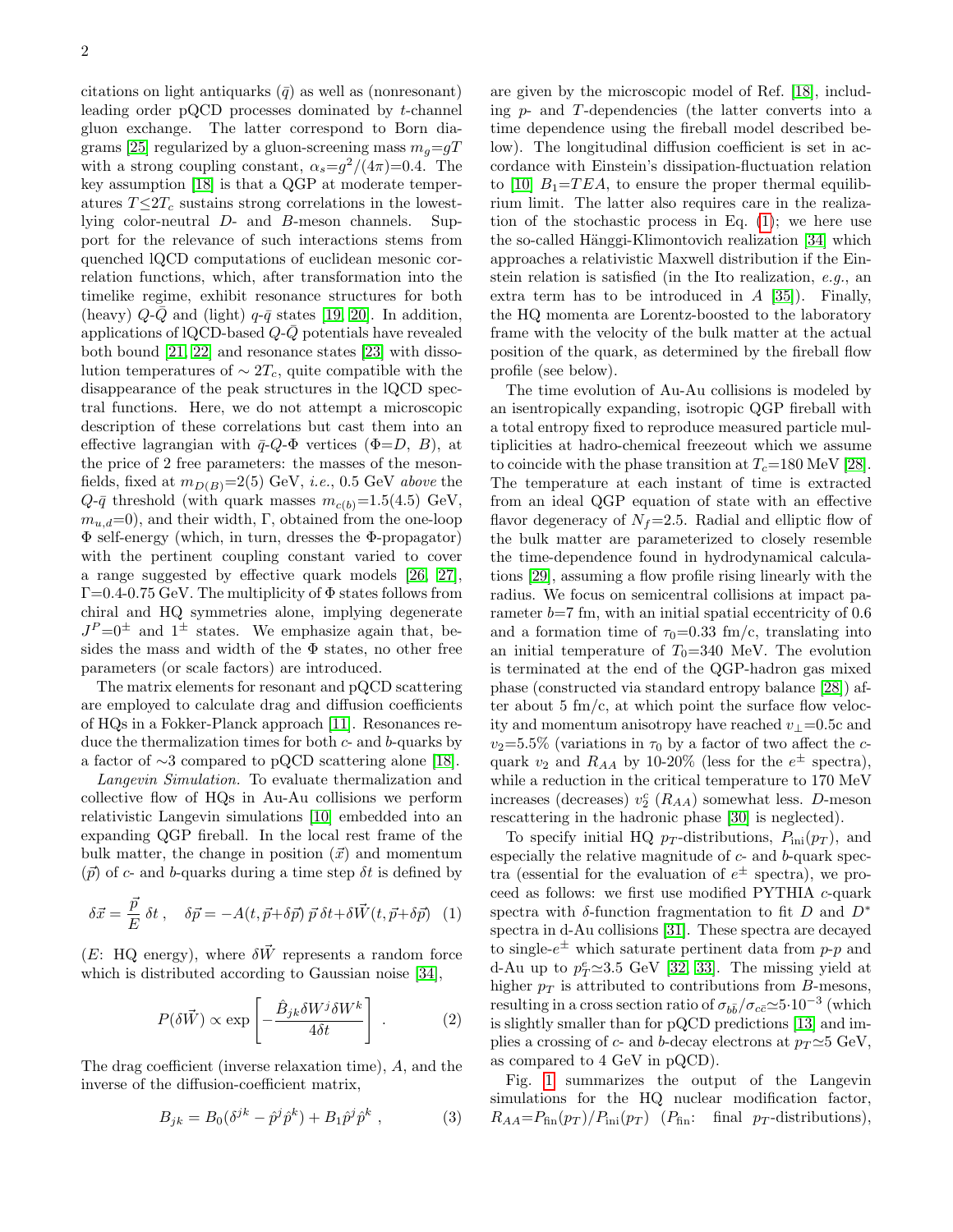

<span id="page-2-0"></span>FIG. 1: Nuclear modification factor (upper panel) and elliptic flow (lower panel) of charm and bottom quarks in  $b=7$  fm Auhow (lower panel) of charm and bottom quarks in  $v = i$  in Au-<br>Au( $\sqrt{s}$ =200 GeV) collisions based on elastic rescattering in the QGP. Red (green) and blue lines are for  $c- (b-)$  quarks with and without resonance rescattering, respectively, where the bands encompass resonance widths of  $\Gamma = 0.4$ -0.75 GeV.

and elliptic flow,  $v_2 = \langle (p_x^2 - p_y^2)/(p_x^2 + p_y^2)_{p_T} \rangle$  (evaluated at fixed  $p_T$ ). For c-quarks and pQCD scattering only, our results are in fair agreement with those of Ref. [\[10\]](#page-3-9) (recall that the Debye mass in our calculations is given by  $m_q = gT$  while in Ref. [\[10\]](#page-3-9) it was set to  $m_q = 1.5T$  independent of  $\alpha_s$ ). However, both  $R_{AA}$  and  $v_2$  exhibit substantial sensitivity to the inclusion of resonance contributions, increasing the effects of pQCD scattering by a factor of ∼3-5. Also note the development of the plateau in  $v_2(p_T > 3$  GeV) characteristic for incomplete thermalization of HQs in the bulk matter.

Hadronization and Single-Electron Spectra. Semileptonic single- $e^{\pm}$  spectra are a valuable tool to investigate heavy-meson spectra in ultrarelativistic heavy-ion collisions, since their decay kinematics largely conserves the spectral properties of the parent particles [\[15,](#page-3-14) [36\]](#page-3-35). To compare our results to measured single- $e^{\pm}$  in Au-Au collisions, the above HQ spectra have to be hadronized. To this end we employ the coalescence approach of Ref. [\[15\]](#page-3-14) based on earlier constructed light-quark spectra [\[37\]](#page-3-36). Quark coalescence has recently enjoyed considerable success in describing, e.g., the "partonic scaling" of elliptic flow and the large  $p/\pi$  ratio in Au-Au at RHIC [\[37,](#page-3-36) [38,](#page-3-37) [39\]](#page-3-38), as well as flavor asymmetries in Dmeson production in elementary hadronic collisions [\[40\]](#page-4-0).



<span id="page-2-1"></span>FIG. 2:  $R_{AA}$  (upper panel) and  $v_2$  (lower panel) of semileptonic  $D$ - and  $B$ -meson decay-electrons in  $b=7$  fm Autome D- and B-meson decay-electrons in  $v = i$  in Au-<br>Au( $\sqrt{s}$ =200 GeV) using HQ coalescence supplemented by fragmentation (line identification as in Fig [1\)](#page-2-0). The data [\[4,](#page-3-3) [6,](#page-3-5) [7,](#page-3-6) [8\]](#page-3-7) are for minimum bias collisions, the  $R_{AA}$  from STAR [\[5\]](#page-3-4) for 10-40% central collisions.

Whereas at low  $p_T$  most of the HQs coalesce into  $D$ and B-mesons, this is no longer the case at higher  $p_T$ where the phase space density of light quarks rapidly decreases. Therefore, to conserve HQ number in the  $B$ - and  $D$ -meson spectra, the remaining  $c$ - and  $b$ -quarks are hadronized using  $\delta$ -function fragmentation. Finally, single- $e^{\pm}$  p<sub>T</sub>- and v<sub>2</sub>-spectra are computed via B- and D-meson 3-body decays, and compared to experiment in Fig. [2.](#page-2-1) We find that the effects of resonances are essential in improving the agreement with data, both in terms of lowering the  $R_{AA}$  and increasing  $v_2$ . The B-meson contribution reflects itself by limiting  $R_{AA}$  and  $v_2$  to values above 0.4 and below 10%, respectively, as well as the reduction of  $v_2$  above  $p_T \simeq 3$  GeV.

To better illustrate the effects of coalescence we plot in Fig. [3](#page-3-39) calculations where all HQs are fragmented into  $D$ - and  $B$ -mesons. While  $R_{AA}$  is significantly reduced, most notably in the  $p_T \simeq 1$ -2 GeV region,  $v_2$  also decreases reaching at most 6%, which is not favored by current data. It is, however, conceivable that modifications in the fraction of coalescence to fragmentation contributions, as well as improvements in our schematic  $(\delta\text{-function})$  treatment of fragmentation, will be necessary once more accurate experimental data become available. Additional corrections may also arise from a more precise determination of the  $b/c$  ratio and nuclear shadowing.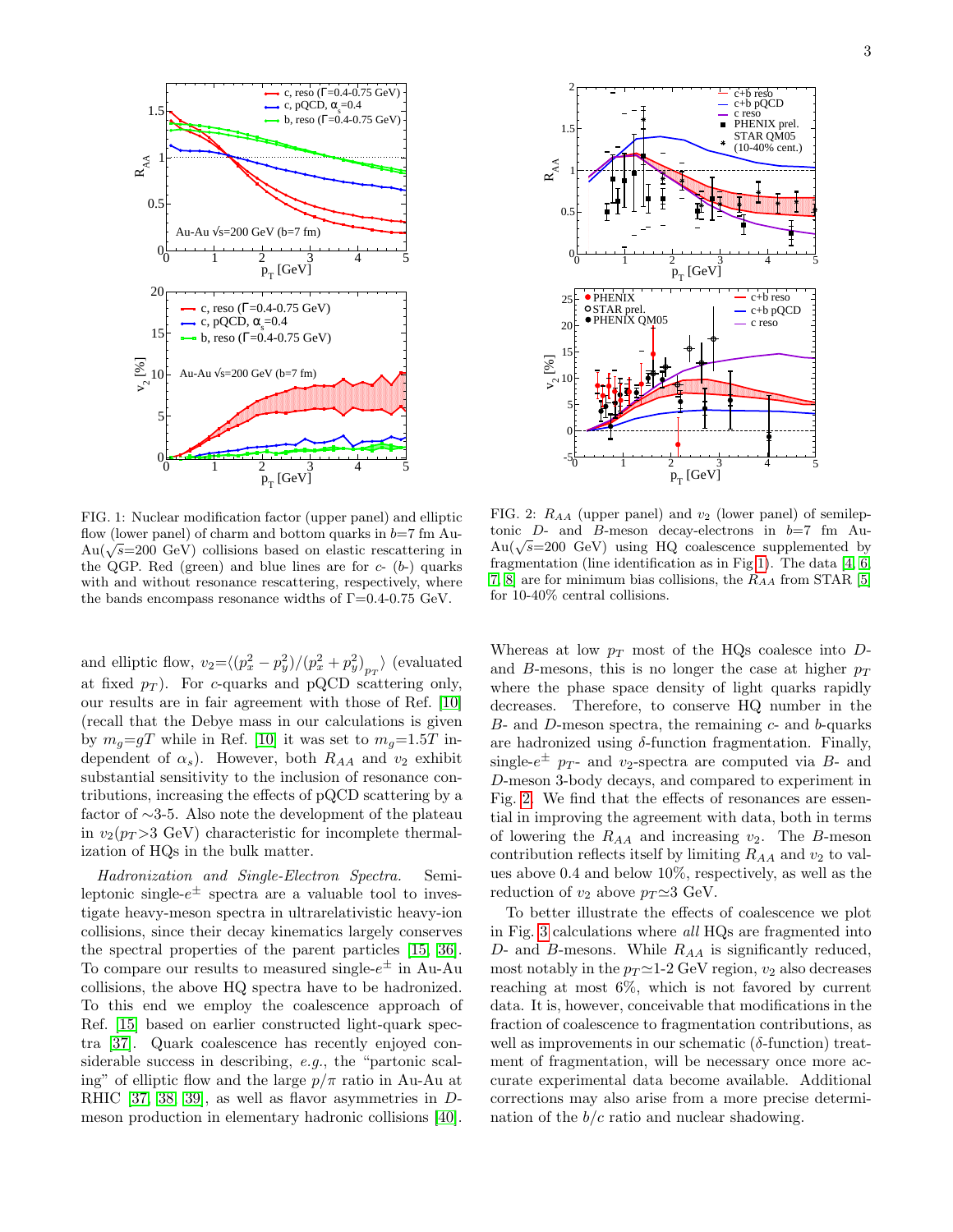

<span id="page-3-39"></span>FIG. 3: Same as Fig. [2](#page-2-1) but using HQ fragmentation only.

Conclusion. We have investigated thermalization and collective flow of c- and b-quarks within a relativistic Langevin approach employing elastic scattering in an expanding QGP fireball in semicentral Au-Au collisions at RHIC. Underlying drag and diffusion coefficients were evaluated assuming resonant D- and B-meson correlations in the sQGP, enhancing heavy-quark rescattering. Corresponding  $p_T$ -spectra and elliptic flow of c-quarks exhibit a large sensitivity to the resonance effects, lowering  $R_{AA}$  down to 0.2 and raising  $v_2$  up to 10%, while the impact on b-quarks is small. Heavy-light quark coalescence in subsequent hadronization significantly amplifies the  $v_2$  in single-electron decay spectra, but also increases their  $R_{AA}$ , especially in the  $p_T \simeq 2$  GeV region. Bottom contributions dominate above 3.5 GeV reducing both suppression and elliptic flow. The combined effects of coalescence and resonant heavy-quark interactions are essential in generating a  $v_2^e$  of up to 10%, together with  $R^e_{AA}{\simeq}0.5,$  supplying a viable explanation of current electron data at RHIC without introducing extra scale factors. Our analysis thus suggests that elastic rescattering of heavy quarks in the sQGP is an important component for the understanding of heavy-flavor and singleelectron observables in heavy-ion reactions at collider energies. While induced gluon-radiation is expected to be the prevalent interaction with the medium at sufficiently high  $p_T$  [\[1,](#page-3-0) [2,](#page-3-1) [14\]](#page-3-13), it may not be the dominant effect below  $p_T \simeq 6$  GeV or so. A complete picture should clearly include both elastic and inelastic rescattering mechanisms.

Alexander von Humboldt foundation for support within a Feodor Lynen fellowship. This work was supported in part by a U.S. National Science Foundation CAREER award under grant PHY-0449489.

- <span id="page-3-0"></span>[1] M. Djordjevic, M. Gyulassy, S. Wicks, Phys. Rev. Lett. 94, 112301 (2005).
- <span id="page-3-1"></span>[2] N. Armesto *et al.*, Phys. Rev. D **71**, 054027 (2005).
- <span id="page-3-2"></span>[3] S.S. Adler *et al.* [PHENIX Collaboration], Phys. Rev. Lett. 94, 082301 (2005).
- <span id="page-3-3"></span>[4] B. Jacak et al. [PHENIX Coll.], nucl-ex/0508036.
- <span id="page-3-4"></span>[5] J. Bielcik et al. [STAR Coll.], nucl-ex/0511005.
- <span id="page-3-5"></span>[6] S.S. Adler *et al.* [PHENIX Coll.], Phys. Rev. C 72, 024901 (2005).
- <span id="page-3-6"></span>[7] F. Laue et al. [STAR Coll.], J. Phys. G **31**, S27 (2005).
- <span id="page-3-7"></span>[8] Y. Akiba et al. [PHENIX Coll.], nucl-ex/0510008.
- <span id="page-3-8"></span>[9] R. Baier, Nucl. Phys. A715, 209 (2003).
- <span id="page-3-9"></span>[10] G.D. Moore, D. Teaney (2004), Phys. Rev. D 71, 064904 (2005).
- <span id="page-3-10"></span>[11] B. Svetitsky, Phys. Rev. D **37**, 2484 (1988).
- <span id="page-3-11"></span>[12] M.G. Mustafa, M.H. Thoma, Acta Phys. Hung. A 22, 93 (2005).
- <span id="page-3-12"></span>[13] M. Cacciari, P. Nason, R. Vogt, hep-ph/0502203.
- <span id="page-3-13"></span>[14] M. Djordjevic, M. Gyulassy, R. Vogt, nucl-th/0507019.
- <span id="page-3-14"></span>[15] V. Greco, C.M. Ko, R. Rapp, Phys. Lett. B595, 202 (2004).
- <span id="page-3-15"></span>[16] D. Molnar, J. Phys. **G31**, S421 (2005).
- <span id="page-3-16"></span>[17] B. Zhang, L.W. Chen, C.M. Ko, nucl-th/0502056.
- <span id="page-3-17"></span>[18] H. van Hees, R. Rapp, Phys. Rev. C 71, 034907 (2005).
- <span id="page-3-18"></span>[19] M. Asakawa, T. Hatsuda, Phys. Rev. Lett. 92, 012001 (2004), Nucl. Phys. A721, 869 (2003).
- <span id="page-3-19"></span>[20] F. Karsch, E. Laermann, hep-lat/0305025.
- <span id="page-3-20"></span>[21] E.V. Shuryak, I. Zahed, Phys. Rev. C 70, 021901(R) (2004).
- <span id="page-3-21"></span>[22] C.Y. Wong (2004), Phys. Rev. C **72**, 034906 (2005).
- <span id="page-3-22"></span>[23] M. Mannarelli, R. Rapp, Phys. Rev. C 72, 064905
- (2005).
- <span id="page-3-23"></span>[24] W.M Alberico et al., hep-ph/0507084.
- <span id="page-3-24"></span>[25] B.L. Combridge, Nucl. Phys. **B151**, 429 (1979).
- <span id="page-3-25"></span>[26] F.O. Gottfried, S.P. Klevansky, Phys. Lett. **B286**, 221 (1992).
- <span id="page-3-26"></span>[27] D. Blaschke et al., Prog. Theor. Phys. Suppl. **149**, 182 (2003).
- <span id="page-3-29"></span>[28] R. Rapp, Phys. Rev. C **63**, 054907 (2001).
- <span id="page-3-30"></span>[29] P.F. Kolb, J. Sollfrank, U. Heinz, Phys. Rev. C 62, 054909 (2000).
- <span id="page-3-31"></span>[30] C. Fuchs *et al.* Phys. Rev. C **73**, 035204 (2006).
- <span id="page-3-32"></span>[31] J. Adams *et al.* [STAR Coll.], Phys. Rev. Lett. **94**, 062301 (2005).
- <span id="page-3-33"></span>[32] S.S. Adler *et al.* [PHENIX Coll.], hep-ex/0508034.
- <span id="page-3-34"></span>[33] A. Tai et al. [STAR Coll.], J. Phys. G **30**, S809 (2004).
- <span id="page-3-27"></span>[34] J. Dunkel, P. Hänggi, Phys. Rev. E 71, 016124 (2005).
- <span id="page-3-28"></span>[35] P. Arnold, Phys. Rev. E **61**, 6099 (2000).
- <span id="page-3-35"></span>[36] X. Dong et al., Phys. Lett. **B597**, 328 (2004).
- <span id="page-3-36"></span>[37] V. Greco, C. M. Ko, P. Levai, Phys. Rev. C 68, 034904 (2003).
- <span id="page-3-37"></span>[38] R.C. Hwa, C.B. Yang, Phys. Rev. C 67, 034902 (2003).
- <span id="page-3-38"></span>[39] R.J. Fries *et al.*, Phys. Rev. C 68, 044902 (2003).

Acknowledgments: One of us (HvH) thanks the